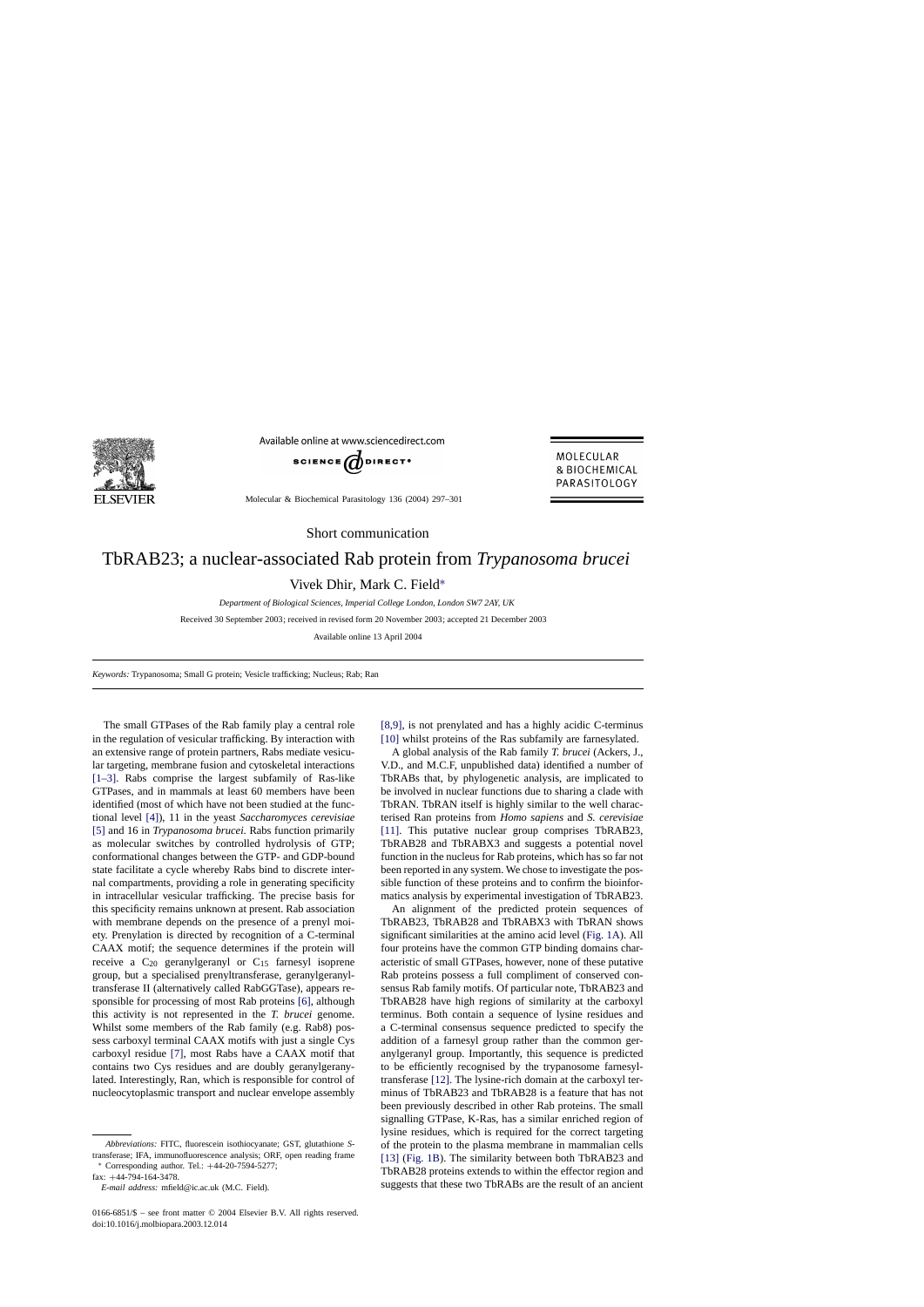

<span id="page-1-0"></span>

Fig. 1. TbRAB23 and TbRAB28 are atypical Rab proteins. (Panel A) ClustalX alignments of the predicted protein sequences of TbRAB23, TbRAB28 and TbRAN, demonstrating a number of unusual features in this group of proteins.TbRAB23 and TbRAB28 both have consensus sequence for modification by farnesyltransferase at their carboxyl terminus in addition to a lysine-rich region. Similarities are shown boxed, identities are shaded. The alignment was made using default parameters. (Panel B) Alignments of the carboxyl terminus of K-Ras with Kinetoplastida Rab23 homologues. Interrogation of the *Trypanosoma cruzi*, *Trypanosoma vivax* and *Leishmania major* sequence databases suggest that TbRAB23 is represented in at least four species. Each RAB23 homologue shares both the lysine-rich domain and the farnesylation motif at the carboxyl terminus. Note that TcRAB23 does not have a common farnesylation motif at the carboxyl terminus, but recent evidence suggests that the *Trypanosoma cruzi* farnesyltransferase is able to modify ends terminating in CXXL, dependent on the precise identity of the two residues between the C and L. (Panel C) Phylogenetic reconstruction of the TbRAB23 family using sequences from *Trypanosoma brucei* and crown eukaryotes. Analysis was done using PAUP∗ 4.0 [\[16\]](#page-4-0) heuristic search option and 1000 bootstraps. Both TbRAB23 and TbRAB28 are distant relatives of their human and rat homologues and the tree topology suggests that both proteins arose from a common ancestor prior to speciation, and hence are ancient members of the Rab family.

duplication, and may have a number of protein partners in common. Interestingly, the closest TbRAB23 homologue in mammalian cells, Rab23, is a negative regulator of the mouse Sonic hedgehog signalling pathway, important in neural development [\[14\].](#page-4-0) Hence, Rab23 may be involved in signalling a role not normally associated with Rab proteins.

Interrogation of the *T. cruzi*, *T. vivax* and *Leishmania major* sequence databases suggest that TbRAB23 is conserved between at least four kinetoplastids. Each homologue retains a lysine-rich domain at the carboxyl terminus (Fig. 1B). Interestingly, TcRAB23 does not have a common farnesylation sequence and ends with the motif CTLL, suggesting

108

113

105

110

 $132$ 

150

126

170

188

164

169

186

186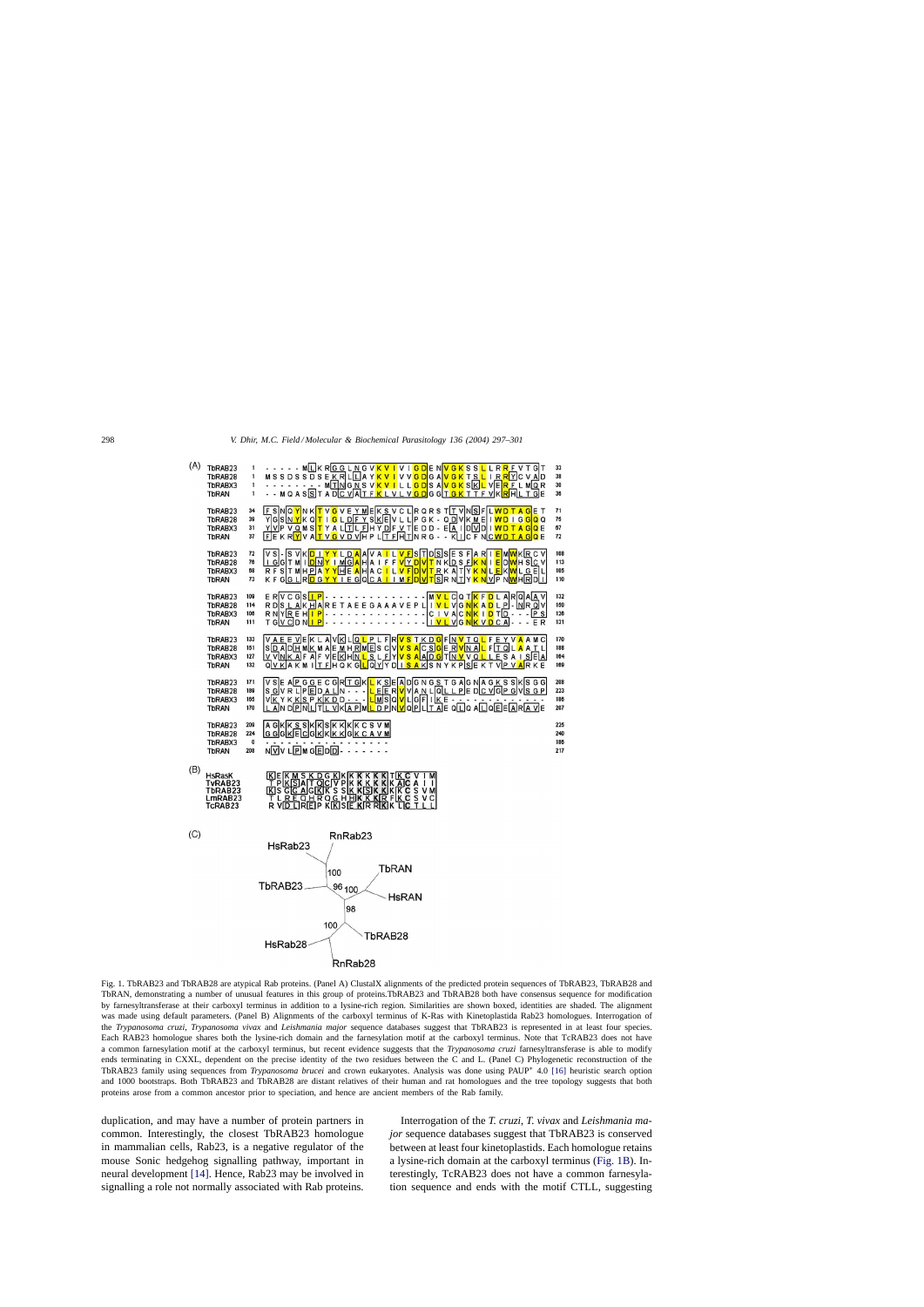that it is most likely to be modified by the addition of a geranylgeranyl group. However, recent evidence suggests that the *T. cruzi* farnesyltransferase is able to modify ends terminating in CXXL, dependent on the two residues between the cysteine and the leucine residues [\[15\].](#page-4-0) Phylogenetic reconstruction, using the heuristic search option and 1000 bootstraps in PAUP∗ 4.0 [\[16\],](#page-4-0) provides evidence to suggest that both TbRAB23 and TbRAB28 are monophyletic with their human and rat homologues ([Fig. 1C\)](#page-1-0) and implies that TbRAB23 and TbRAB28 have arisen prior to speciation separating the mammalian and trypanosome lineages. Therefore, RAB23 and RAB28 are likely part of the core Rab family functionality. TbRABX3 was not included in this analysis as this member of the trypanosomal Rab family has no clear orthologue in higher eukaryotes (Ackers, J., V.D., and M.C.F, unpublished data).

The TbRAB23 open reading frame (ORF) was amplified from trypanosome genomic DNA and inserted into the bacterial expression vector pGEXT2TK for expression in *Escherichia coli* using the primer combination FwdRab23 and RevRab23 (5'-CCGGGATCCATGGAGAAGAGCG-3' and 5 -CG**GAATTC**CTACATAACACTGC-3 respectively). Recombinant protein was expressed and purified using glutathione-sepharose [\[17\].](#page-4-0) Polyclonal antisera were raised in rabbits and specific antibodies purified by affinity chromatography using immobilised glutathione *S*-transferase (GST)-TbRAB23 following standard procedures [\[18\].](#page-4-0) The antisera recognised a band at 26 kDa and this could be competed with recombinant GST-TbRAB23 but not an irrelevant recombinant TbRAB (data not shown).

Analysis of trypanosome lysates prepared from both bloodstream and procyclic cultures by Western blot shows that TbRAB23 is expressed in both stages with an equivalent level of expression in procyclic and bloodstream forms ([Fig. 2A\).](#page-3-0) For further analysis both bloodstream and procyclic stage parasites were fixed in 3% paraformaldehyde and stained using affinity purified anti-TbRAB23 antibodies and Texas Red-conjugated goat anti-rabbit secondary antibody (Molecular Probes) [\[19\]](#page-4-0) and counterstained using DAPI to visualise the nuclear and kinetoplast DNA. Immunofluorescence analysis (IFA) demonstrated that the antibody recognised an antigen in association with the nuclear envelope in both life stages ([Fig. 2B\)](#page-3-0) and suggests that TbRAB23 may be involved in a nuclear-located function. A small level of stain was also detected in the kinetoplast in the procyclic stages.

To discern in more detail the location of TbRAB23, trypanosomes were costained with anti-TbRAB23 as before together with monoclonal antibody against NUP1 (gift of Keith Gull), a coiled-coil protein that localises to the inner face of the nuclear envelope [\[20\].](#page-4-0) Significant colocalisation was observed for TbRAB23 and NUP1 [\(Fig. 2C\).](#page-3-0)

In order to gain further insight into the function of TbRAB23, expression of the protein was suppressed using RNA interference (RNAi). The TbRAB23 ORF is not sufficiently homologues to other trypanosome sequences

for cross suppression to be expected [\[21\],](#page-4-0) and was cloned into the RNAi vector p2T7 using *Bam*HI and *Xho*I sites. The vector was transfected into both procyclic and bloodstream stage parasites and stable transformants selected [\[17\].](#page-4-0) TbRAB23·RNAi cells were induced for TbRAB23 loss using tetracycline  $(1 \mu g/\mu l)$  and the effect on cell viability monitored by following growth of cultures for up to 14 days [\(Fig. 2E\).](#page-3-0) Growth curves were produced by removing aliquots of cultures and diluting with Isoton2 medium (Beckman Coulter), and cells counted using a Z2 Coulter Counter, averaging at least three measurements. Reduction in expression of TbRAB23 was verified by Western blot of bloodstream cultures induced for 48 h [\(Fig. 2A\).](#page-3-0) Suppression of ∼80% of the TbRAB23 protein was obtained. These data also serve to confirm the specificity of the anti-TbRAB23 antibodies. TbRAB23 does not appear to play an essential role in cell growth since no defects in growth rates were observed in either life stage in the first 7 days of the assay, although it is formally possible that residual expression of TbRAB23 is sufficient for normal growth, in vitro at least. However, in procyclic cell lines a delayed growth phenotype after 7 days was observed, suggesting that there may be a disruption in upstream events resulting in growth inhibition or that the incomplete ablation of TbRAB23 required several generations before a phenotype emerged.

Despite the apparent lack of a strong effect on growth it was observed that the nucleolus, visualised by negative staining with DAPI, became enlarged following 3 days of induction [\(Fig. 2D\).](#page-3-0) TbRAB23 may therefore function in a manner to provide stability to the nuclear structure, and is consistent with colocalisation of the protein with NUP1, which itself is likely involved in chromatin and higher order nuclear structure [\[20\].](#page-4-0) The possibility that NUP1 and TbRAB23 interact in the same pathway is interesting, but will require further investigation. However, taken together, these data clearly implicate that TbRAB23 has a functional role within the trypanosome nucleus.

Sequence and phlyogenetic analysis suggest that TbRAB28 and TbRABX3 may be involved in similar activities to TbRAB23, and that there may exist in trypanosome at least a complex set of nuclear functions that are modulated by small GTPases. Since no expression data are available at present for TbRAB28 and Northern analysis of TbRABX3 suggests a very low abundance of the transcript in procyclic stage parasites and no detectable transcript in bloodstream stages (Jeffries, T., and M.C.F., unpublished data), the possibility that these multiple proteins are expressed at different life stages of the parasites life cycle cannot be excluded. If this is indeed the case, then these GTPases may play some role in the remodelling of the nucleus that appears to accompany differentiation [\[20\].](#page-4-0) In conclusion, we have presented the first experimental evidence suggesting that in the divergent parasite *T. brucei* at least one member of the Rab family of GTPases is involved in nuclear functions, supporting the phlyogenetic analysis identifying a subset of the *T. brucei* Rab family with a potential role in the nucleus.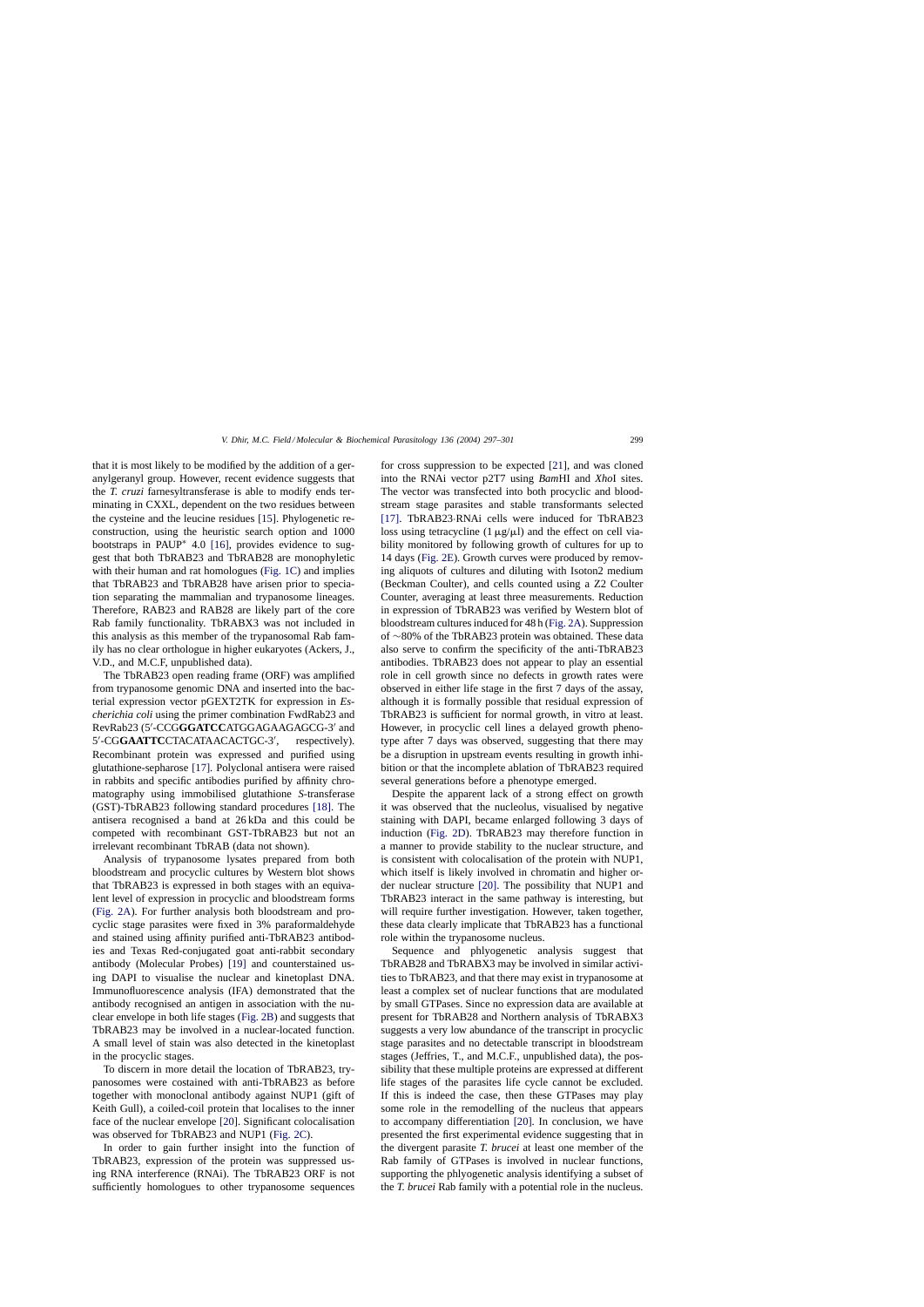<span id="page-3-0"></span>

Fig. 2. TbRAB23 is a constitutively expressed nuclear protein with a role in nuclear structure. (Panel A) Left: Western blot analysis of TbRAB23 using affinity purified antibodies. The TbRAB23 band migrates at 26 kDa on reducing SDS–PAGE. TbBiP is used as a loading control, and the numbers beneath the blots indicate the expression of TbRAB23 normalised to TbBiP, with the bloodstream form set arbitrarily as 1.00. (Panel A) Right: Western analysis of expression of TbRAB23 following RNAi in bloodstream form cells after 48-h induction. NI, noninduced; I, induced. TbBiP was used as a loading control. (Panel B) Immunofluorescence microscopy of TbRAB23. Cells were fixed, permeabilised and then stained with primary and secondary antibodies. Left panels show DNA, visualised with DAPI (blue), middle panels TbRAB23 (red) and right panel merge. Note the clear staining of TbRAB23 overlapping with the nucleus in both life stages. BSF, bloodstream form; PCF, procyclic culture form. (Panel C) Immunofluorescence of TbRAB23 and NUP1 in bloodstream stage demonstrates colocalisation. Cells were fixed, permeabilised and then stained with primary and secondary antibodies (fluorescein isothiocyanate (FITC)-conjugated donkey anti-mouse and Texas Red-conjugated donkey anti-rabbit; Molecular Probes) as described in the text. NUP1 is shown in green and TbRAB23 in red. A merge is shown at right. (Panel D) Gallery of images of DAPI-stained nuclei from trypanosomes under TbRAB23·RNAi (72 h). Note the presence of an enlarged nucleolus as visualised by weak DAPI staining. NI, noninduced; I, induced. Scale bar = 2  $\mu$ m. (Panel E) Growth curves of procyclic and bloodstream form cultures following induction of TbRAB23·RNAi with tetracycline. Cultures were monitored daily for cell number by Coulter Counter in triplicate. Noninduced cultures are shown in solid line, and induced in the broken line. Error bars indicate the standard error and in some cases are obscured by the plot symbol. BSF, bloodstream form; PCF, procyclic culture form.

## **Acknowledgements**

The fieldLAB are supported by a programme grant from the Wellcome Trust (to M.C.F.). V.D. was supported by a Wellcome Trust Prize studentship. We are very grateful to Keith Gull (Oxford) for the anti-NUP1 antibody and to Jay Bangs (Madison) for anti-TbBiP. We are also highly indebted to John Ackers (LSHTM, London) for exhaustive bioinformatics analysis of the trypanosome Rab family; these data are to be published elsewhere.

## **References**

[1] Short B, Preisinger C, Korner R, Kopajtich R, Byron O, Barr FA. A GRASP55-rab2 effector complex linking Golgi structure to membrane traffic. J Cell Biol 2001;155:877–83.